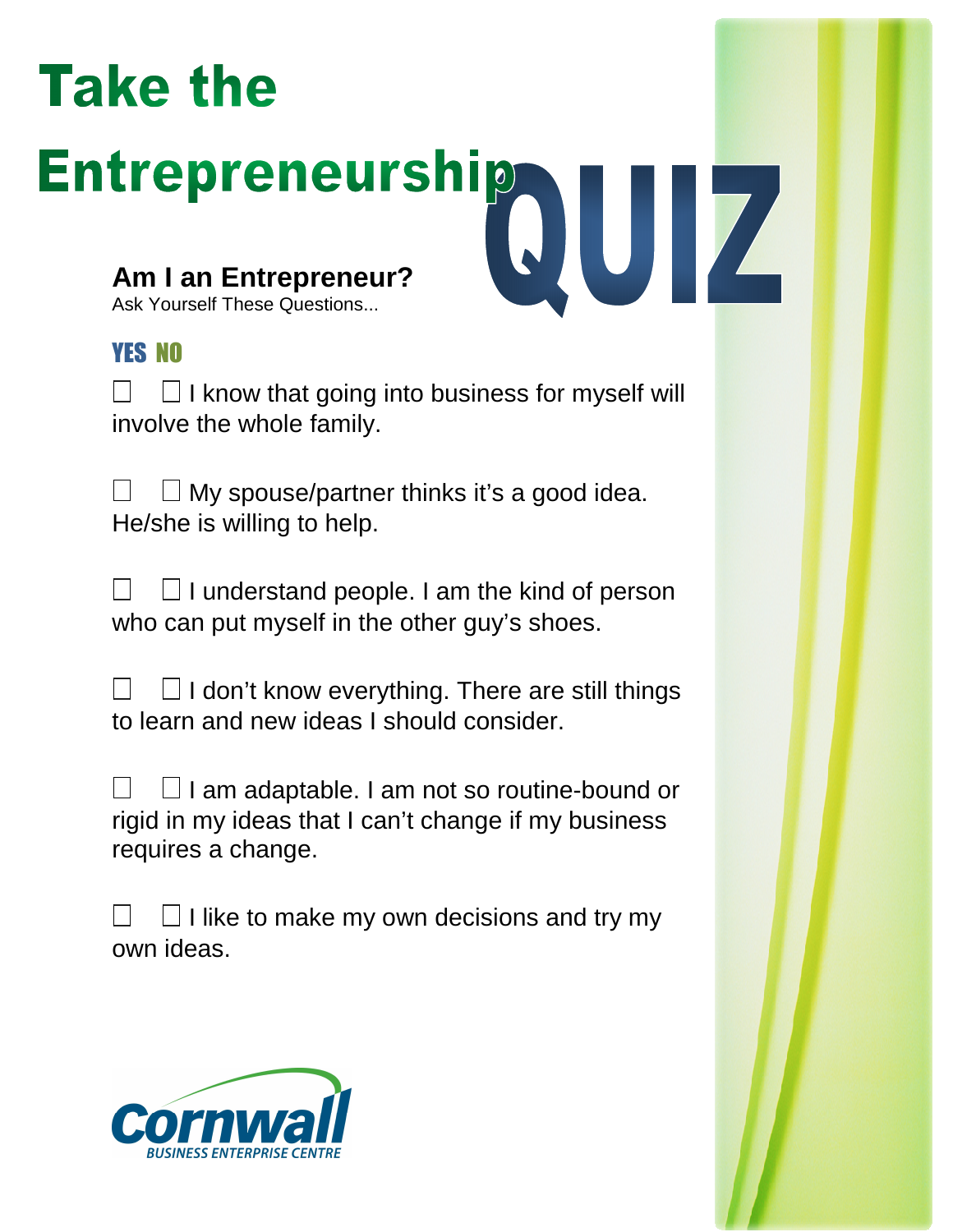I make sound judgments. I know I will have to make decisions every day in my own business.

**Lcan take advice from others.** 

 I enjoy being challenged and thrive on competition.

I want to improve my stature in the community.

**I** want to improve my financial position.

 I know that my standard of living will be lowered for a while – until the business begins to show a profit.

 It may take several months, maybe even a year or two to make a profit.

 I like to work. My own business requires me to work hard – 12 to 16 hours each day.

The work is never really done. There's always more.

 I have the energy to do all the necessary lifting, hauling, standing, walking, talking and smiling that the day-to-day operation of my business will require.

 I've considered all of the alternatives to entering business for myself.

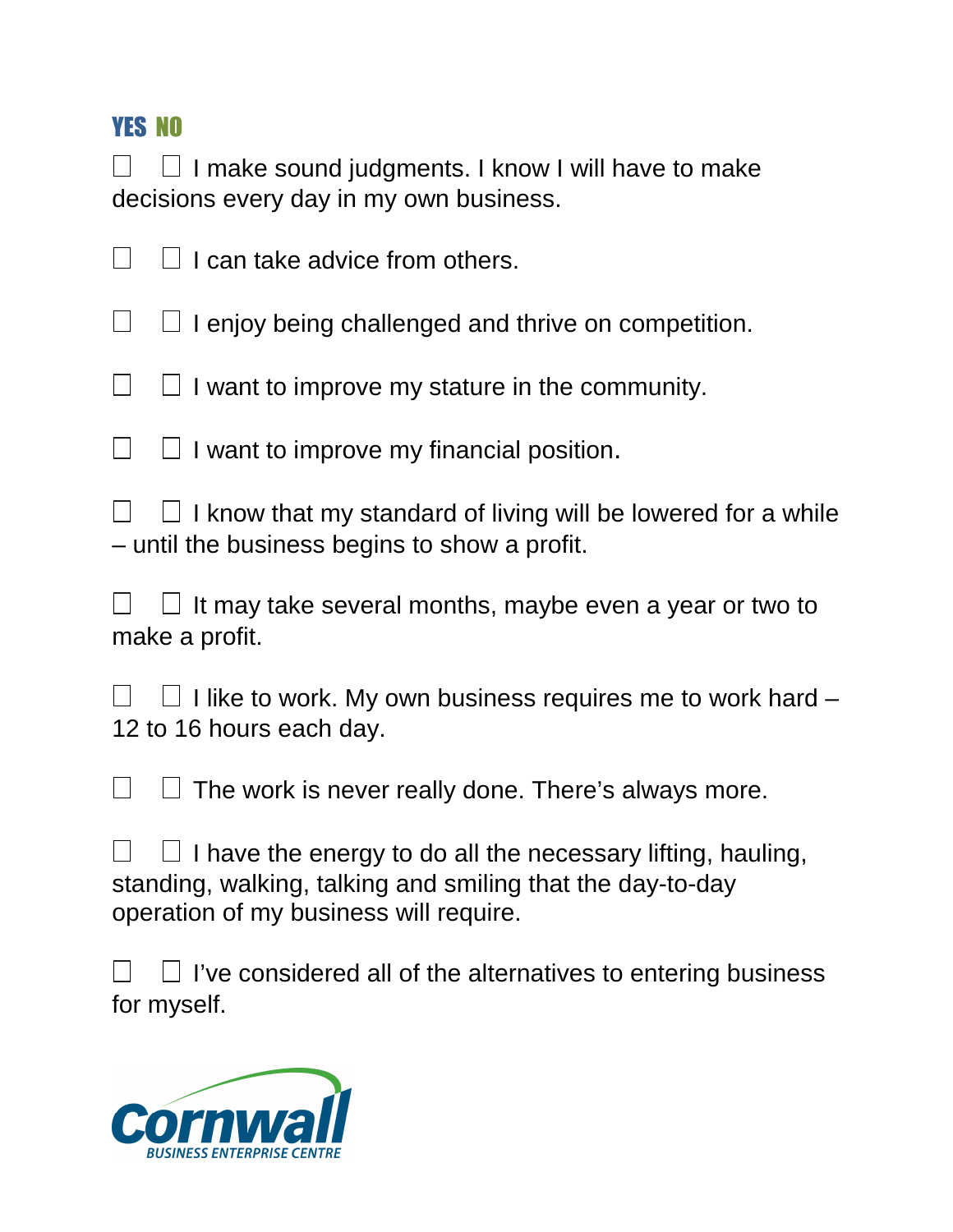I know the advantages and disadvantages of a sole proprietorship, of a partnership, or incorporating my business.

I've investigated the possibility of a franchise operation. I'm aware of the advantages of franchising– buying someone else's know-how and proven operating techniques.

I've considered the advantages of working for someone else and not going into business for myself.

 I know that there is less than a 50/50 chance that I'll still be in business two years from now.

I may spend the rest of my life barely making a go of it.

 Only about 10% of the businesses started are really successful – 50% fail; 40% are marginal operations.

 I might fail.

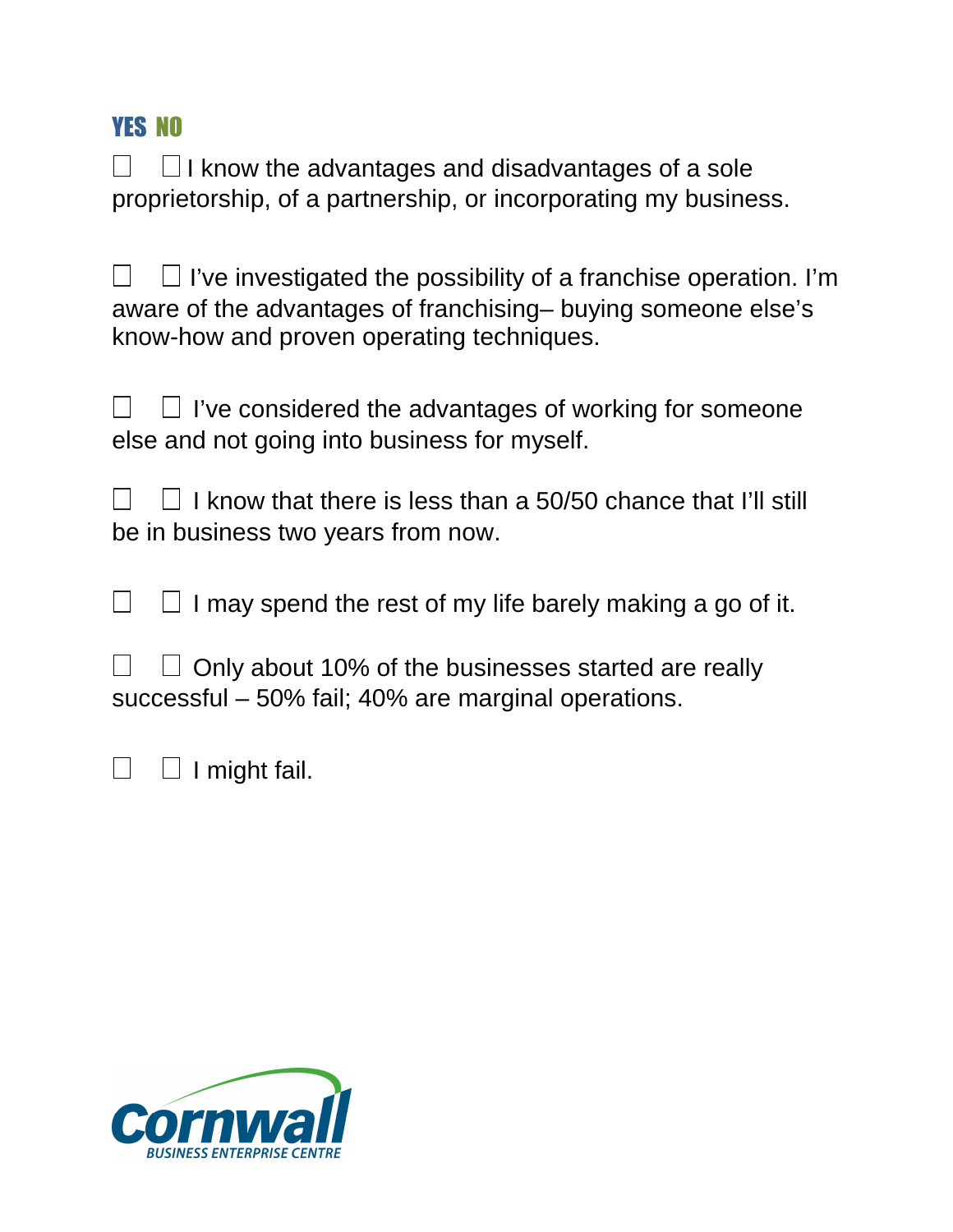## **Do I possess management skills?**

## YES NO

 I realize that inexperience and poor management causes about 90% of business failures.

 I have several years or more experience in this business.

 I have a head for figures.

 I have experience in keeping inventory records, sales records and reports, withholding taxes for the Federal/Provincial governments and making out employee records and reports.

 I know I'll always be able to meet my payroll.

I can shoulder the full responsibility of running a business.

 I know how to juggle all the little details without cracking under the strain.

*I* know how to manage my business.

 I have always protected my family, my possessions and myself with insurance and sensible safeguards.

I know that employees are the vital link between the business and its customers.

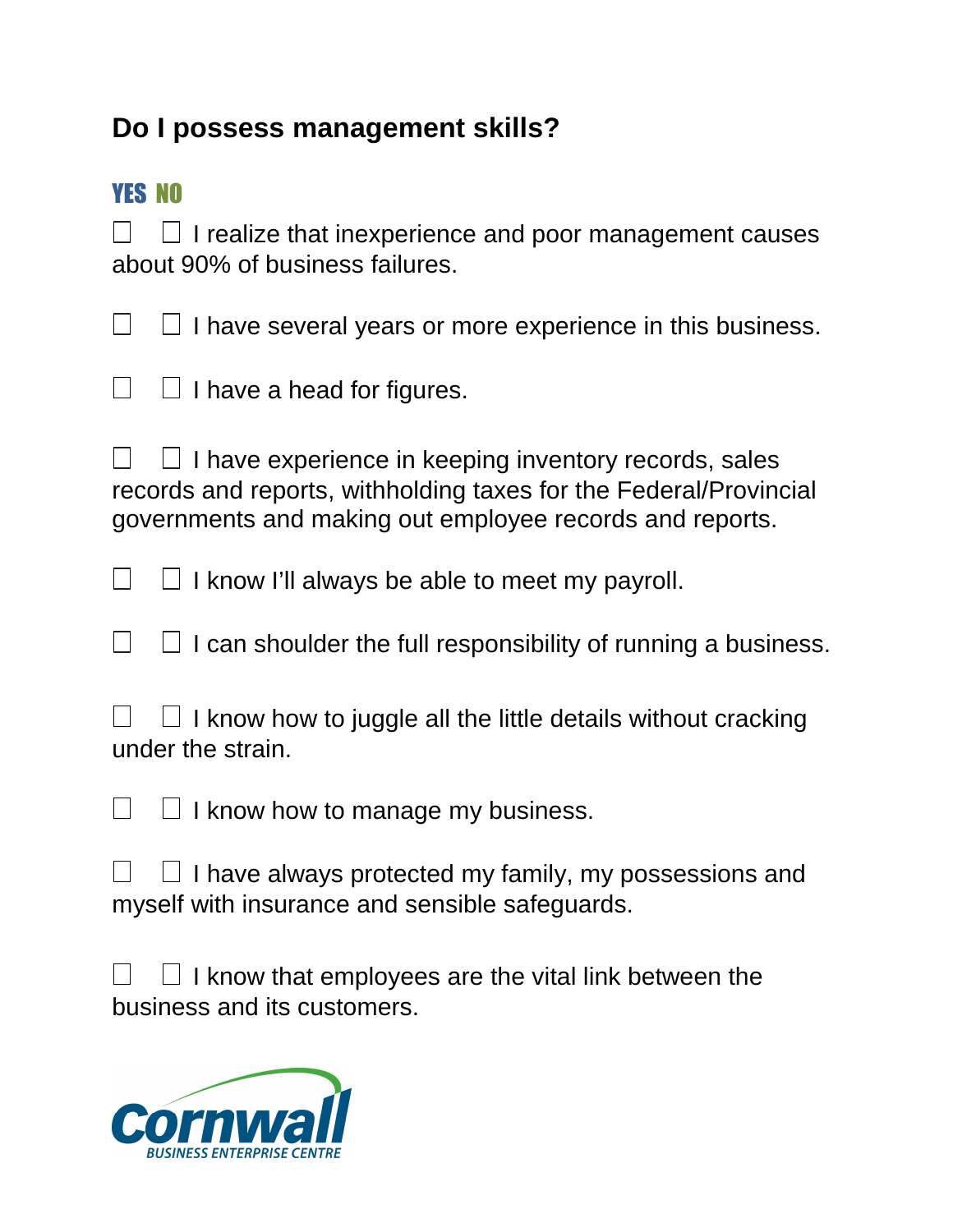I know how to develop an assistant – a "backup" to run the business when I am not there.

I know how to forecast sales and expenses and how to use this information to help make my business more successful.

I know the good things people do to improve a business. I know the mistakes that drive business away.

 I know the suppliers and the assistance they provide.

 I know the suppliers and the trade association people. I know what they expect of me and what to expect of them.

I've had experience organizing the staff and establishing ways of doing things.

I know what, how much, when and where to buy.

 I've had experience in handling merchandise efficiently.

 I know the types of credit to offer that are appropriate to the business and the customer.

 I know how to price my goods and services competitively.

I know how to pay for merchandise, meet expenses and still make a profit.

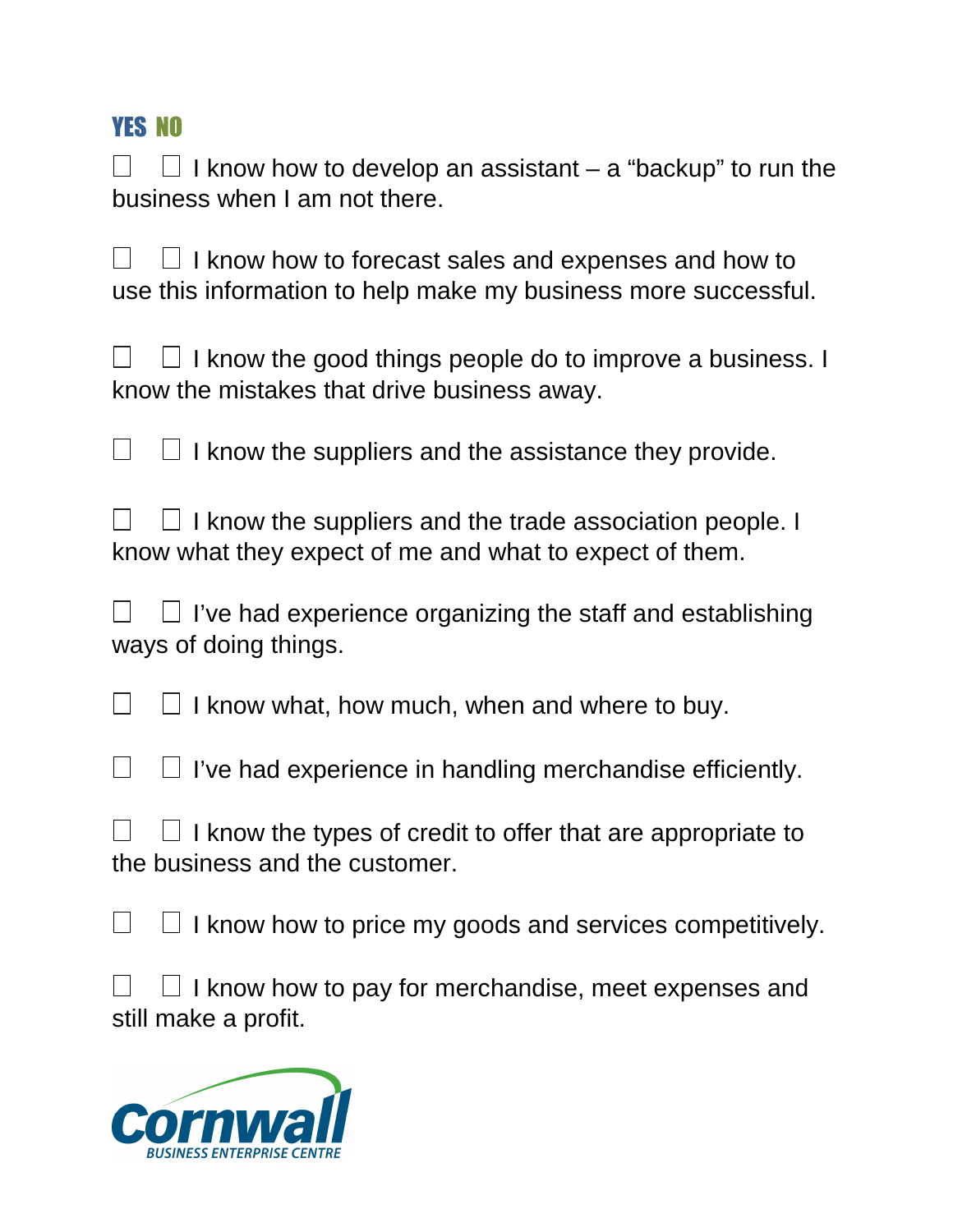I know how to control my inventory to coincide with peak and slack periods of the business.

*I* know how to advertise sensibly.

 I know how to encourage customers to buy by making them feel welcome.

 I take part in community activities.

I'm a good neighbour; I go out of my way sometimes to do little extra things that build goodwill.

I've always created a clean, attractive and pleasant atmosphere for customers and employees wherever I've worked.

## **Competition and the Prospective Customer**

## **YES NO**

 I know my community wants, needs and can support this business.

 My community has enough people with enough inclination to spend money for the goods or services I plan to supply.

I've studied my competition. I know who my competitors are (both direct and indirect), where they are and how they operate.

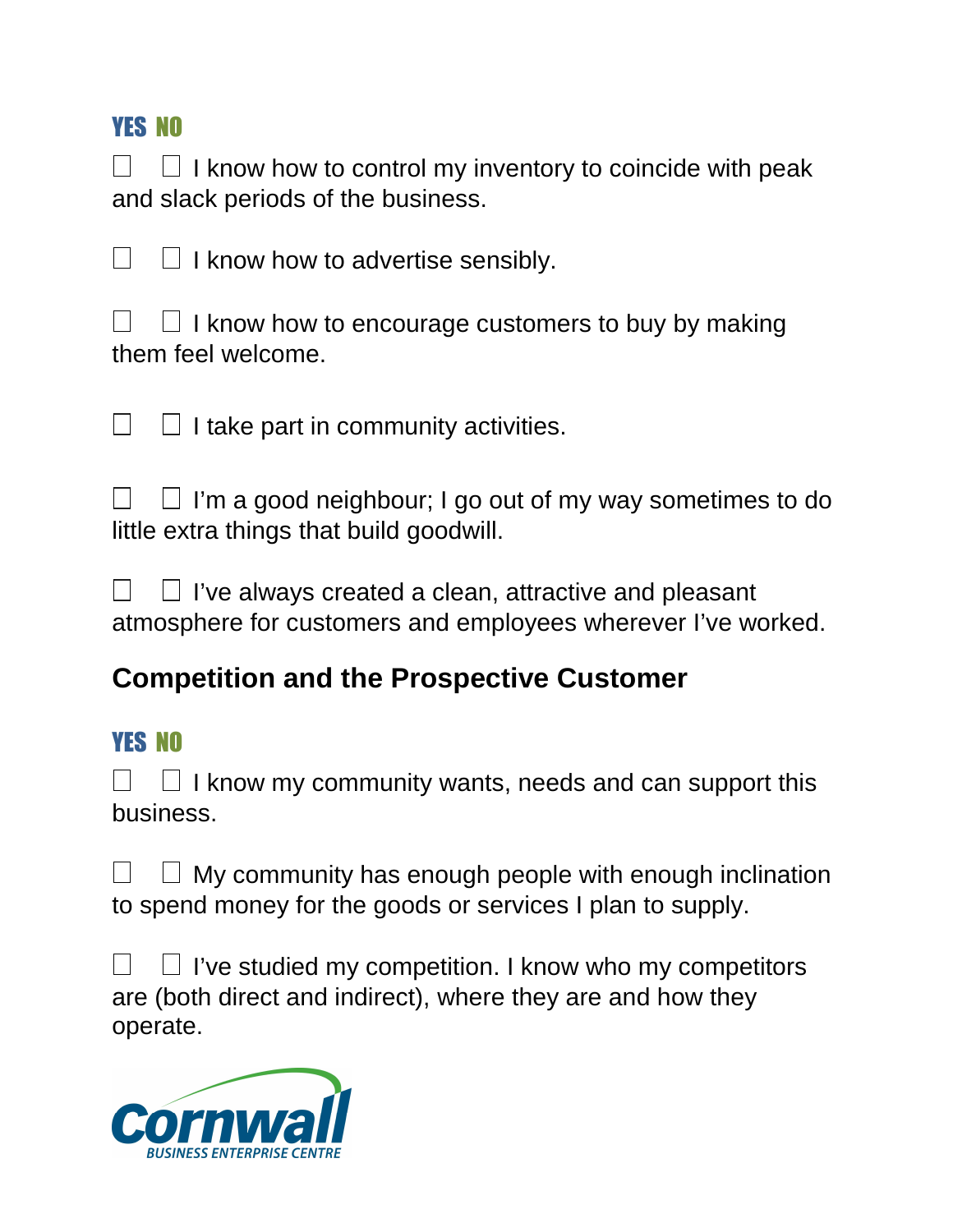I know what people think of my competition and how good they are.

I know how I can be better than my competitors.

I want to have the best business in town.

I know how to collect past due accounts without losing the customer.

## **Financing and Cash Flow Management**

## YES NO

 I have some money saved that I've been putting away for my own business.

 I have enough money to go into the business I want and I can get more from other sources – my friends and family and from the bank.

 I know that the money must be paid back out of profits, after taxes and before I take any money for myself.

 I know myself.

 I know what's required of me.

 I have evaluated my personality; it lends itself favorably to my business.

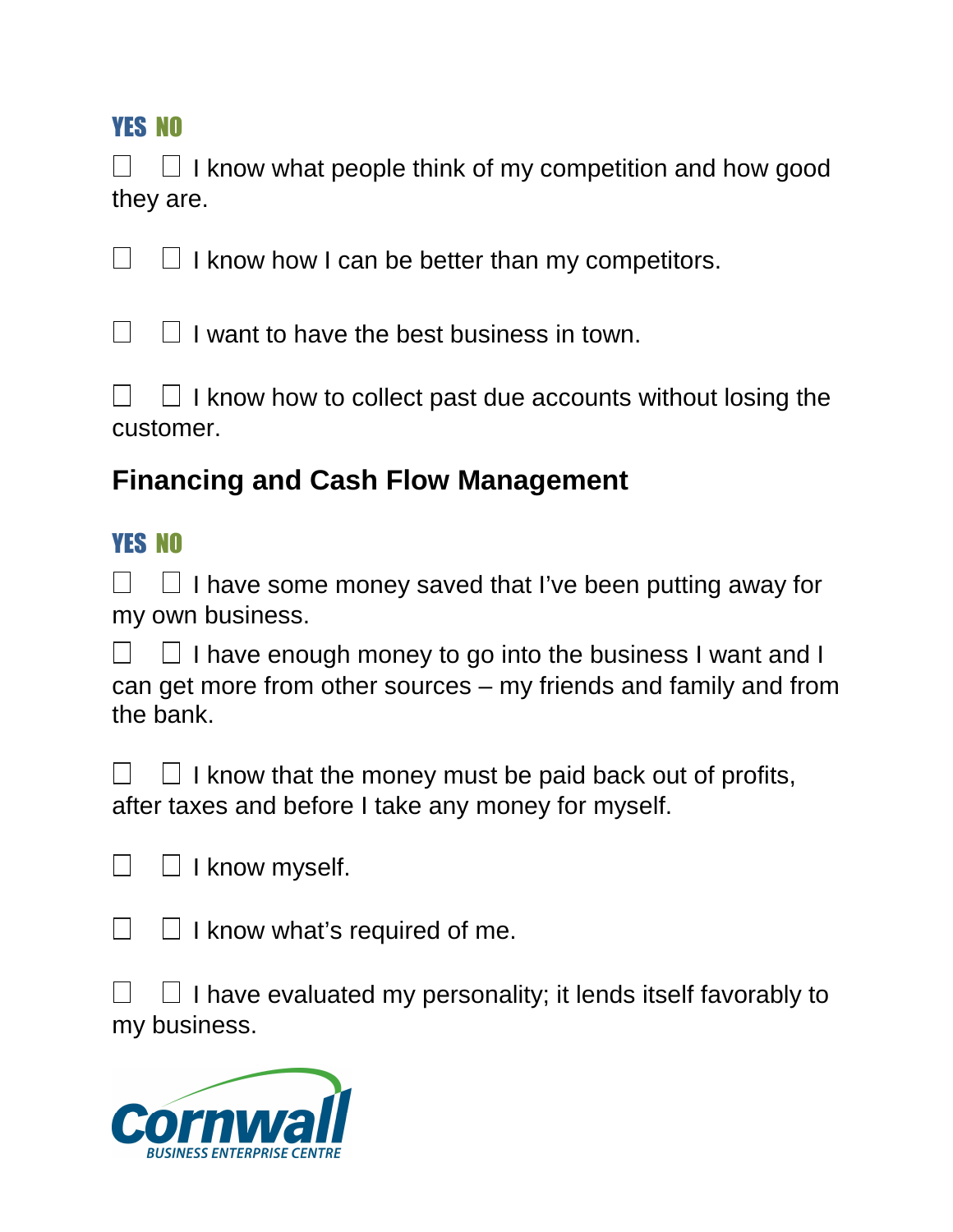I am frank about discussing my financial condition. I have nothing to hide.

I am honest and ethical and have a good record with the people I have done business with.

 I always get things done on time and plan ahead.

 I have will power and lots of self-discipline.

I am stable. I've never jumped from job to job.

## **Who Else Can Help My Business Succeed?**

## YES NO

 I have friends and family to lean on.

 My friends can help me because they are capable of impartial thinking and judgment when they know it will help me.

 I am aware of the services of the Business Enterprise Centre and the free counseling services they provide for me.

 My banker will help me, give me counseling and advice.

 My attorney will help me. He or she is interested in my problems.